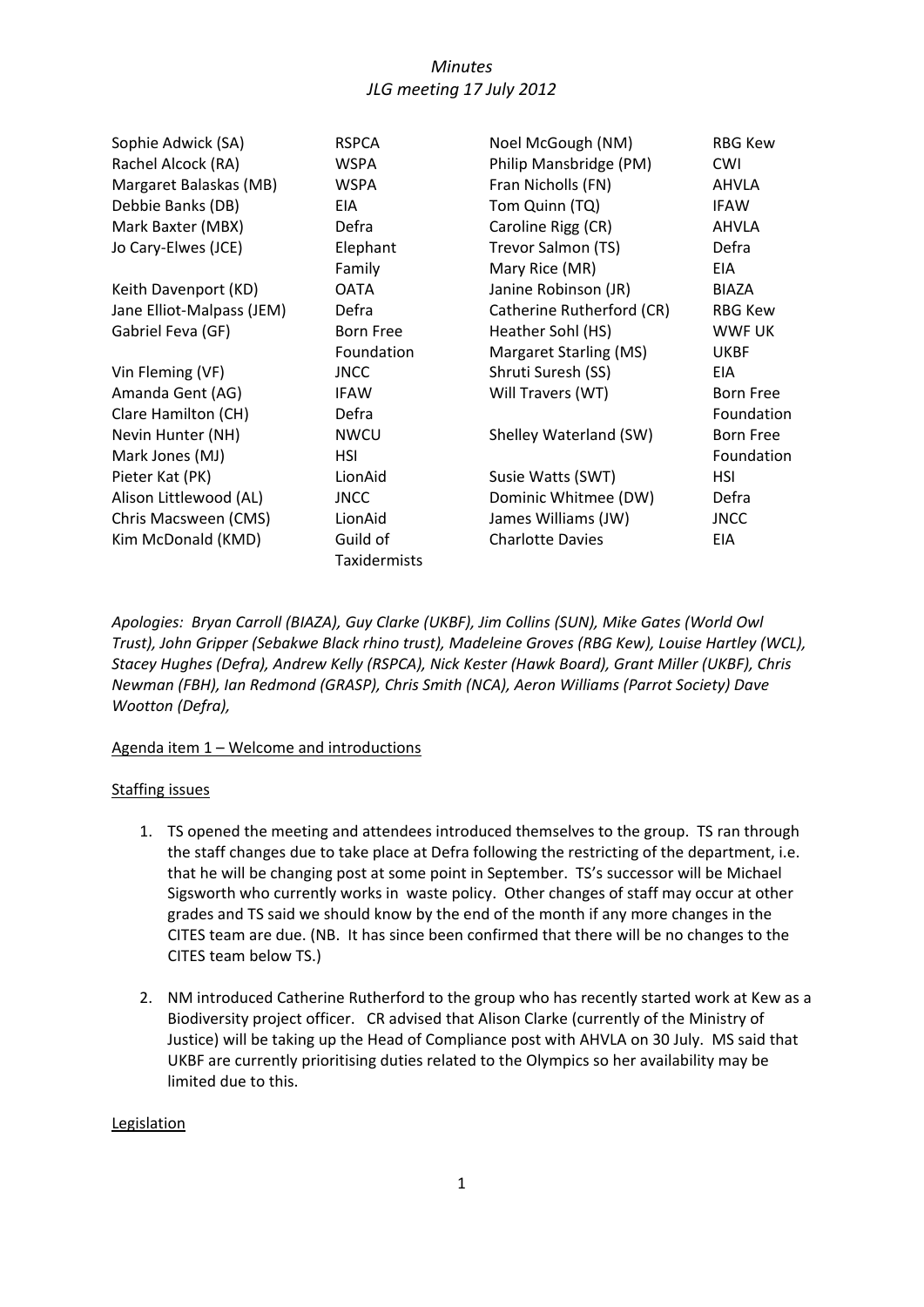- 3. TS updated on progress with the COTES enforcement and Ports of Entry and Exit regulations. A first meeting had been held with relevant OGDs and enforcement agencies, current thought is that we will go out to consultation in spring 2013 and have an SI (Statutory Instrument) in place by October 2012. TS explained that the EAC is currently looking into wildlife crime and consideration will be made of incorporating any relevant outcomes/recommendations into the revised COTES Regulations.
- 4. TS said the Consultation Document on the proposed revision of fees for statutory services delivered by AHVLA ([Link](http://www.defra.gov.uk/consult/2012/07/16/ahvla-fee-revision/) to Con Doc) was published on 16 July 2012. Responses are requested by 10 September 2012. Enquiries on the consultation can be directed to DW.

## SRG – Man Com

- 5. TS asked if there were any questions related to the short summary of conclusions for SRG 60, none were raised. In the absence of a published short summery of outcomes of CoM59,TS ran through the main items of interest which included:
	- Noting that the eels working group had concluded that it was too soon to say if the CITES listing for *Anguilla anguilla* has had an effect on populations yet
	- NZ had approached the EU for possible support on a gecko listing at CoP16
	- The timetable to prepare for CoP16
	- The US has published a list of species on their Federal Register as part of their consultation process for CoP16
	- The amending regulation for 338/97 (the EU Wildlife Trade Regulation) is in its final draft stages. And a number of guidance notes are being considered by EU member states
	- Hungary had asked Member States on their view on re‐export of a number of raw elephant tusks, with the suggestion that consideration also be given to adopting the approach taken to rhino horn to elephant ivory
	- A review on the stricter measures for rhino horn will to be discussed at the next two ManCom meetings (Sept and Dec)
- 6. SWT asked if the EU was likely to go ahead with an Appendix II listing for *Lamna nasus* (porbeagle). TS said this looked likely and would be confirmed at COM60. MJ asked about the proposal to permit the sale of items that are personal and household effects (PHE) after two years ownership, and how this would stand in relation to tighter controls on rhino horn and elephant ivory. TS said that issue had not been discussed at Com 59.
- 7. MJ suggested that SC62 Doc 40, annex I on Guidance for Interpretation of Personal and Household Effects , Clarification of the Interpretation of Article VII, paragraph 3 of the Convention, would mean that the EU would need to consider the legality of its approach.

**Action point 1–** JEM to send link to the US Federal Register ASAP

**Action point 2**– JEM to circulate draft amending regulation for 338/97 ASAP

SC62 preparation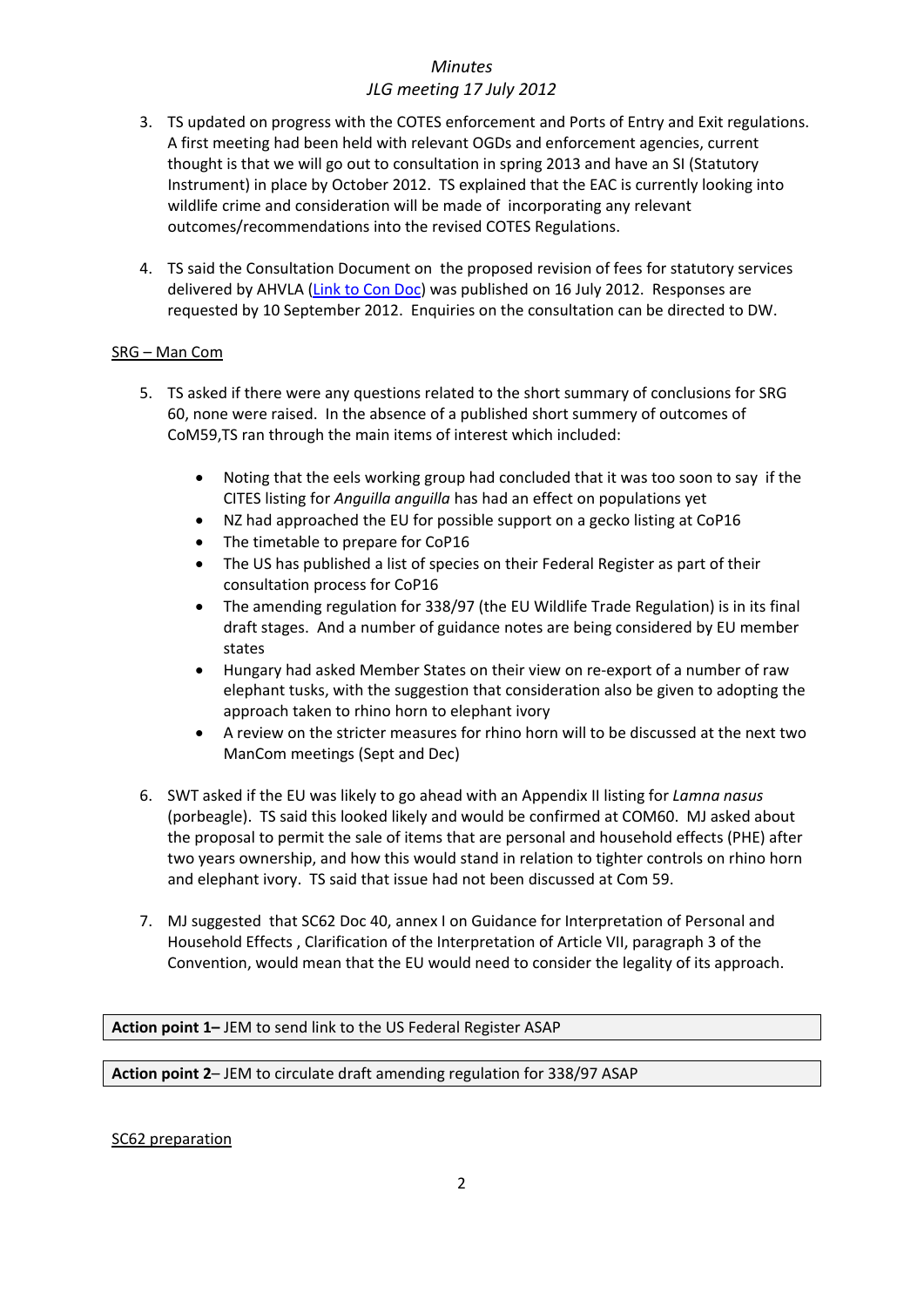- 8. TS explained the EU process for SC62, i.e. that EU member states need to reach a common position on each of the agenda items. TS explained that the UK had taken the lead in drafting the orientation paper for the EU and as such a number of UK views have remained on the orientation paper. TS ran through the agenda items and discussion on those of interest to JLG members are below.
- 9. Secret Ballots WT asked what was happening re: secret ballots and were the US pursuing a proposal on Secret Ballots. TS said that the EU/UK were of the opinion that the threshold for secret ballots should be raised and the issue is still under negotiation. The Secretariat paper on Secret Ballots contains information on the use of secret ballots held a recent CoP's but WT suggested that the paper drafted by SSN and previously provided to the group by SWT gave a much clearer overall picture on the use of secret ballots. TS concluded by saying that if the US submitted a proposal on Secret Ballots then the EU may be asked to support/co‐ sponsor. Alternatively if the US decided not to make the proposal themselves then we would want the EU would consider doing so and ask for support/co‐sponsorship from the US.

**Action point 3:** JEM to re‐circulate SSN doc on secret ballots (inc with e‐mail)

- 10. Financial matters TS reported that the Secretariat have suggested a 24% increase in budget is required for 2014‐16. The EU will discuss this issue with the Secretariat and the Finance and Budget Sub-committee (FSBC). WT suggested that NGO's may be able to help with budget discussions as the generally operate within tight financial constraints. WT asked if CoPs (accommodation agents etc) could be put out to tender as the same group (MK) routinely act as the booking agents for CoPs.
- 11. Enforcement Indicators ‐ DB noted that SC62 Doc 14.7 says that ICCWC's *Wildlife and Forest Crime Analytic Toolkit*, was due to be released at SC62. The document will not be ready in time for SC62 but a draft should be. SWT asked for the latest position on the livelihoods toolkit and what future work was expected one published, this was due to be discussed at SC62 but the final draft is not ready yet. TS said the livelihoods working group would continue and the final draft should be discussed at CoP16.
- [1](#page-2-0)2. COMIFAC $<sup>1</sup>$  HS said that the COMIFAC action plan had been adopted by Ministers in the</sup> COMIFAC countries and asked that the EU commend this action at SC62. HS said that key to COMIFAC was effective enforcement and adequate financial support?
- 13. CM noted concern that poaching for lion bone is on the increase and wondered if the legal trade in lion bone in South Africa is impacting on the illegal trade. TS said that the Periodic Review (PR) process may look at the impacts of legal trade, CM thought that this process wasn't making much progress at the moment. PK suggested that range states could conclude their PR is enough information already. VF said he will ask SC62 for a progress report on PR and the UK will encourage the process to move ahead more quickly. TS suggested he could have an informal word with Kenya in the margins of SC62 on this.

<span id="page-2-0"></span> $1$  COMIFAC was established in 2005, at a summit of the Central Africa Heads of State, to act as a regional forum for the conservation and sustainable joint management of forest ecosystems in Central Africa.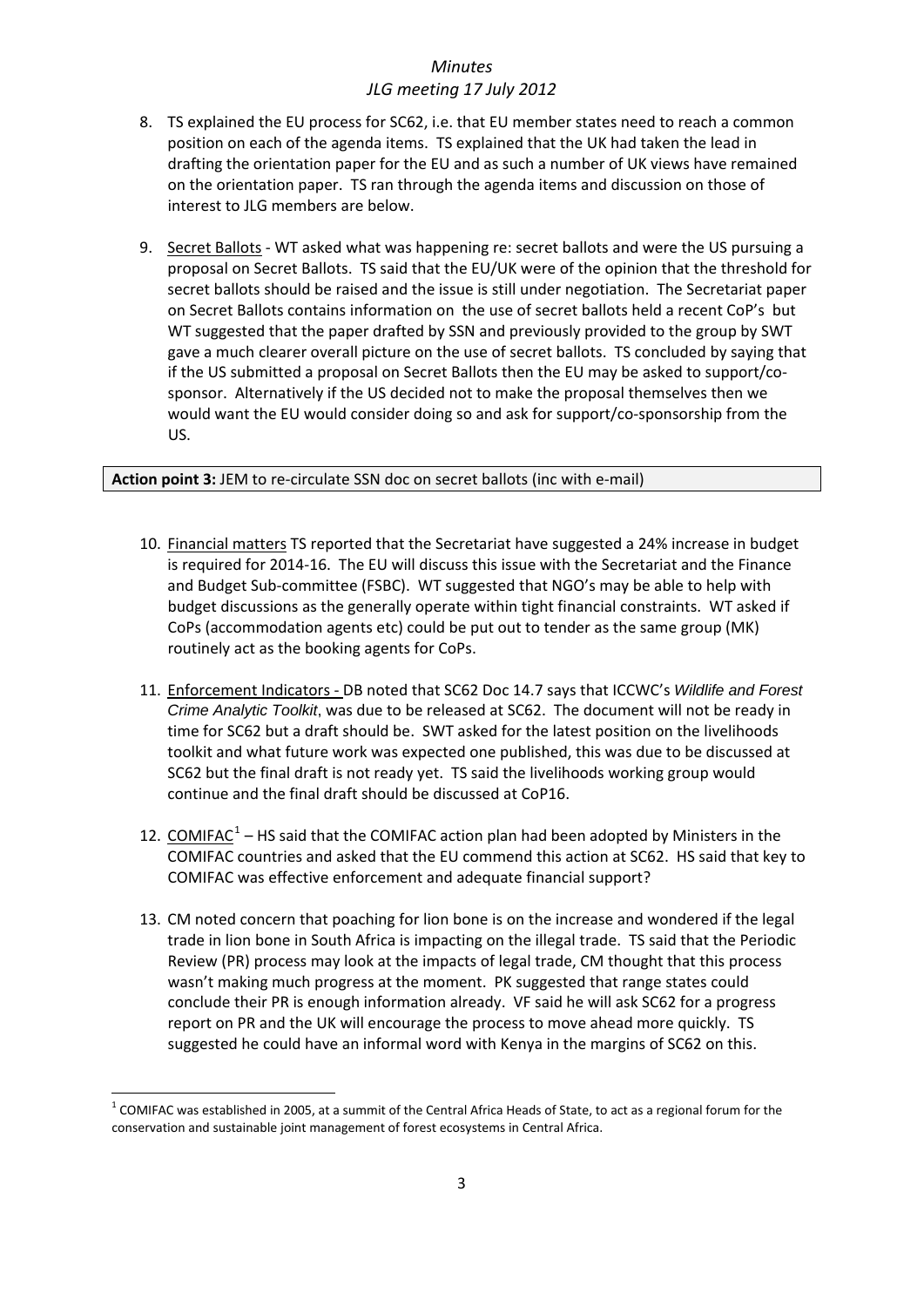- 14. Introduction from the Sea (IFS) HS asked for the current thinking on IFS, she said WWF were pleased with the current text but not the Argentinean text which was added. TS said a recent EU meeting agreed some of the text but put in a reserve on the issue of flagged and chartered vessel as the EU was concerned about creating potential loopholes. HS asked what the UK view was on this, TS said we are awaiting the IFS working group views on the issue.
- 15. E-Permitting WT flagged concerns about the process so far on e-permitting, i.e. that Parties without good IT might be disadvantaged if e‐permitting were introduced. TS stressed that whilst there are still some issued to be resolved re; e‐permitting it remains a viable option, safe‐guards will be put in to ensure no Parties are disadvantaged by use of e‐ permitting and there is a move generally by the WCO to using paperless systems for permitting [NB epix]. TS reassured the group that e‐permitting will not be mandatory.

#### Species issues

- 16. Tigers– DB, referring to [Conf](http://www.cites.org/eng/res/12/12-05R15.php) 12.5 (Rev CoP 15), said she was concerned that whilst the Global Tiger Initiative and Global Tiger Forum are active in reporting on tigers, reporting is limited on other Asian Big Cats (ABCs). DB asked if the UK could raise this at SC and for SC to consider setting a deadline for range and consumer states of ABCs to comply with the reporting requirements in Conf 12.5.
- 17. DB also thought under-reporting was taking place on [Decision](http://www.cites.org/eng/dec/valid15/14_66-68-69_15-70.php) 14.69 DB asked if TS could query this with the Secretariat and that a Notification could be issued on reporting requirements.
- 18. [Decision](http://www.cites.org/eng/dec/valid15/15_46-49.php) 15.46 asks Parties to report incidents of poaching and illegal trade in trade of tigers and ABCs to Interpol using Eco –messages. DB asked if this Decision could be revised to set a new deadline for Parties to submit the required information to Interpol.
- 19. CMS reported that tiger farms now exist in South Africa with the tigers being exported mainly to the UAE and some to Botswana. Data shows 131 tigers have been exported from ZA in the last 10 years.

#### **Action point 4:** CMS to provide data on tiger exports from ZA to TS

20. Elephants – MR asked if the UK had a view on the recent report on Decision Making Mechanisms (DMM)and necessary conditions for a future trade in African elephant ivory. TS explained that both the UK and EU had concerns on the report as rather than describe DMMs it focused on possible trade controls once a DMM had been agreed. Our view is that the report is not fit for purpose and does not fulfil the requirements of the contract. SWT agreed that the report contains a number of errors. TS suggested that a small targeted working group (consumers/range states) should be set up in reaction to the report. WT agreed that a working group should focus on the DMM rather than sales controls once a decision had been made. WT noted a number of concerns on the report including that for the original tender process, docs were in English, a number of elephant range states are French speaking. TQ thanked the UK for the robust approach to the DMM and asked if NGOs might be able to participate in a working group.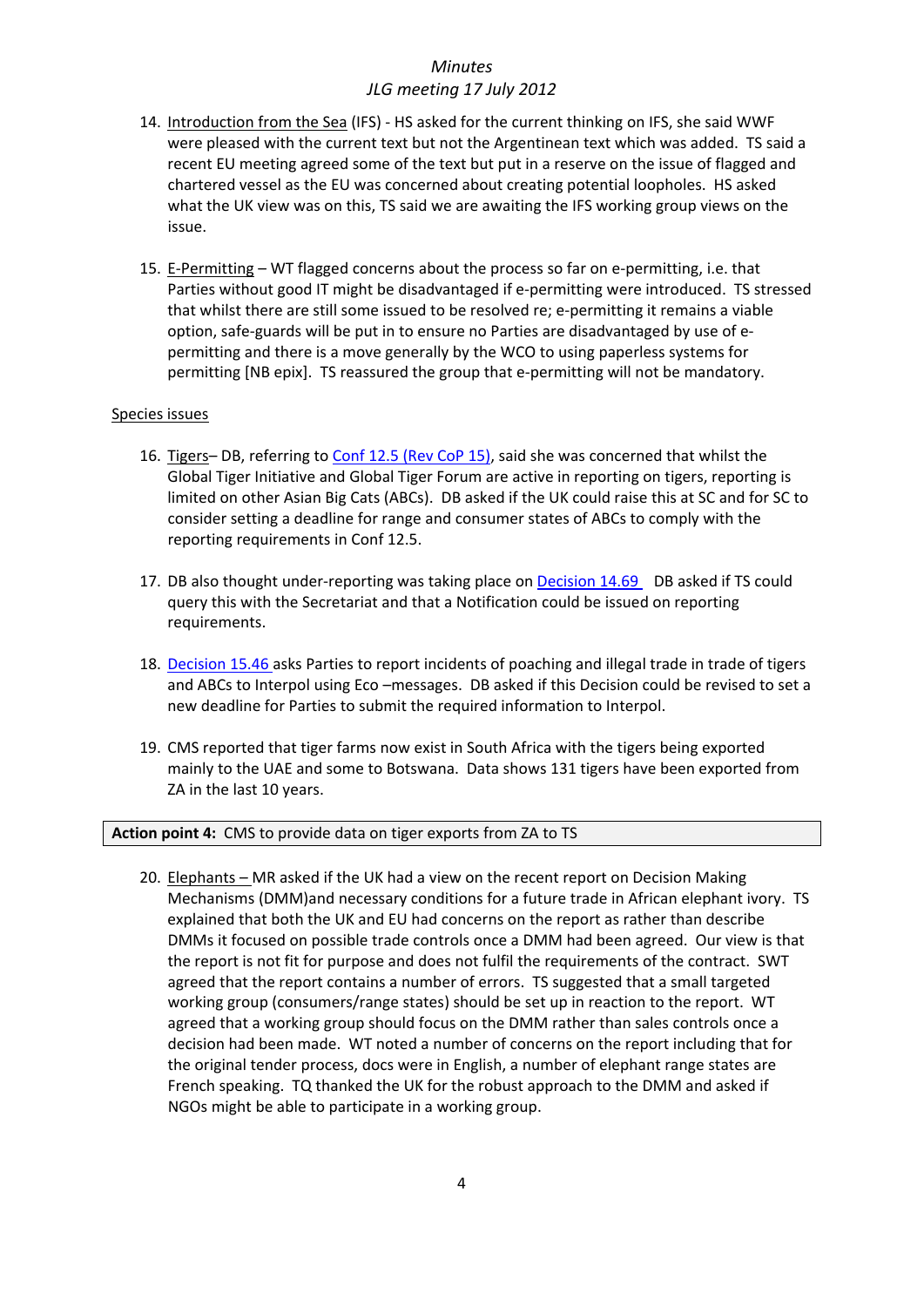- 21. MR said it was important to clarify a definition of 'trading party status'. HS said the WWF interpretation was that the term should refer to a particular sale and not be an open ended agreement.
- 22. SWT mentioned that \$50,000 had been provided for the DMM, partly by the Commission and partly by Botswana and asked what proportion had been provided by the EU

**Action Point 5:** TS to check with the Commission how much they contributed towards the report on a DMM

- 23. TQ asked if the Ireland, who holds the EU Presidency during CoP16, would allow Parties to speak on behalf of the Presidency and if so could the UK speak on elephant's issues. TS replied these sorts of decsions would be made nearer to CoP.
- 24. MR next raised the issue of ivory trade control in Thailand and the requirement for Thailand to report on progress at SC62 [Conf 10.10 Rev CoP15](http://www.cites.org/eng/res/10/10-10R15.php). UK agreed that a strong message needs to be sent to Thailand re: reporting. HS said it would be useful to get a timeline from Thailand on implementing their legislation to protect elephants but it would be useful to know what interim measures are in place.
- 25. JCE asked if Myanmar would be included in the Thai discussions on elephants TS said he hoped it would.
- 26. Rhinoceroses SWT reported that HSI had been asked to visit Beijing; their visit included providing educational advice, attendance at a press conference and to assist China with drawing up a 'rhino pledge'. HSI were accompanied by a vet from S Africa with extensive experience in treating illegally de‐horned rhino. The press conference received good media coverage.

### **Action Point 6**: SWT to send information on the Beijing visit to TS

27. SWT asked what response to [Notification](http://www.cites.org/eng/notif/2012/E014.pdf) 2012/014 had been received by the rhino working group (currently chaired by TS). TS there had been a limited response but in our view the group should continue. TS was unable to confirm who would chair the working group once he changes jobs but hopes the group will be able to finish its task. SWT noted concern on rhino horn trade in Viet Nam and said that HSI are considering writing to Vince Cable on the recent trade agreement with Viet Nam highlighting the trade in rhino horn. TS advised that HSI copy the letter to Caroline Spelman for Defra to respond as necessary. HS agreed with SWT's comments on Viet Nam and asked if SC could set up a postal procedure to ask Viet Nam report on their rhino horn trade after SC62.

[SWT suggested a Ministerial level meeting on rhino should include range states to include Kenya/ Namibia]

**Action Point 7:** JLG to keep group/Defra informed of any intel related to rhino

Practical arrangements for SC62

28. TS confirmed the UK delegation as: